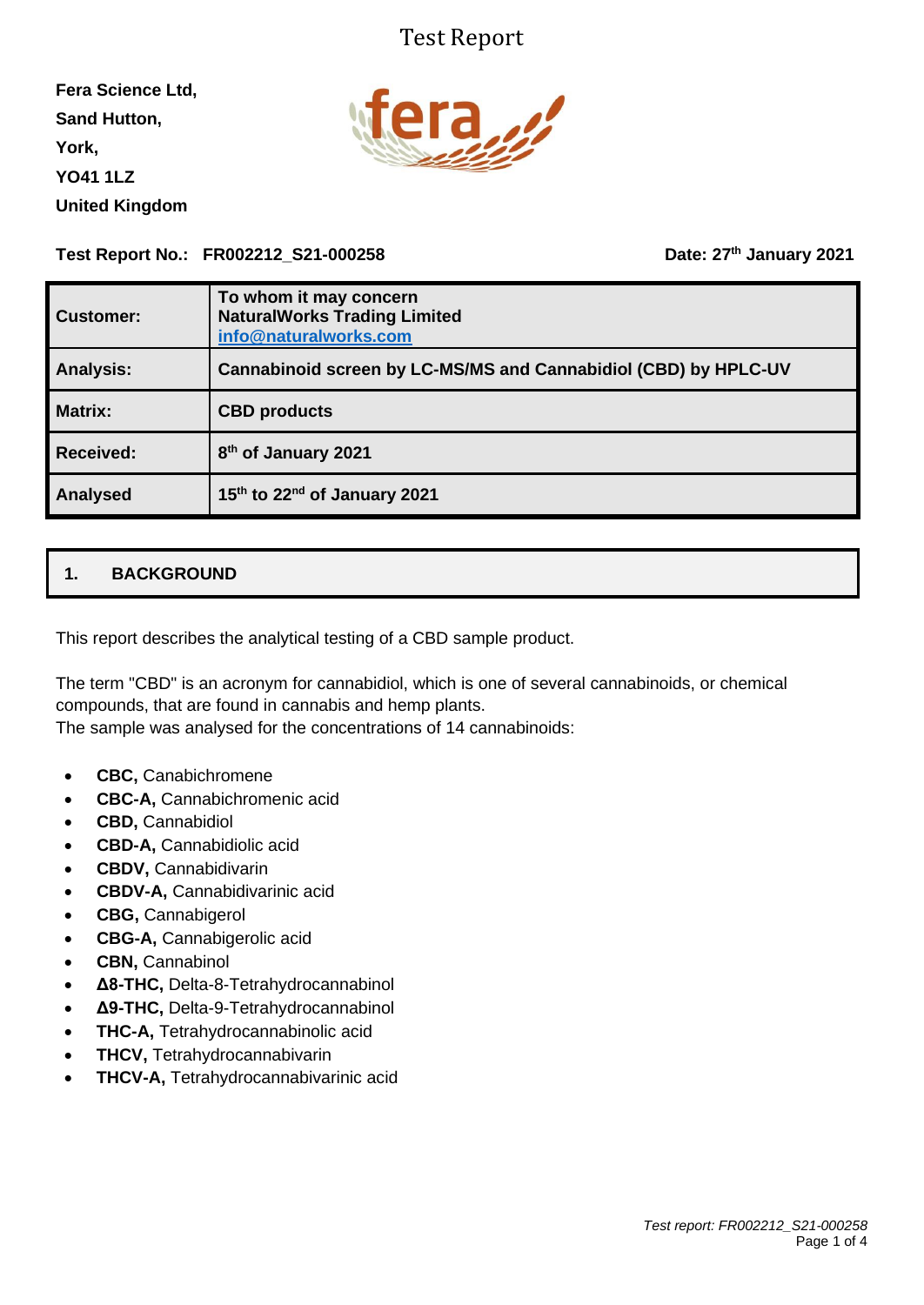# Test Report

### **2. SAMPLE DESCRIPTION**

The sample was received at the laboratory in the manufacturers packaging and in satisfactory condition.

The sample was stored in the dark at ambient temperature prior to analysis.

A unique identifying number was assigned to the sample using the Fera laboratory information management system. The relevant sample details are shown in the table below.

| <b>Sample information</b> |                              |                                               |                          |                       |  |  |  |  |  |
|---------------------------|------------------------------|-----------------------------------------------|--------------------------|-----------------------|--|--|--|--|--|
| <b>Fera reference</b>     | <b>Customer</b><br>reference | <b>Description</b>                            | <b>Batch/LOT</b><br>code | <b>Best</b><br>before |  |  |  |  |  |
| S21-000258                | W0122                        | Naturalworks. Muscle Aid, CBD<br>warming balm | W0122                    | N/A                   |  |  |  |  |  |

|--|

#### **3.1 Cannabinol (CBN), delta-9-tetrahydrocannabinol (Δ9-THC), delta-8-tetrahydrocannabinol (Δ8- THC), tetrahydrocannabinolic acid (THC-A), tetrahydrocannabivarin (THCV), canabichromene (CBC), cannabichromenic acid (CBC-A), cannabidiolic acid (CBD-A), cannabidivarin (CBDV), cannabidivarinic acid (CBDV-A), cannabigerol (CBG), cannabigerolic acid (CBG-A) and tetrahydrocannabivarinic acid (THCV-A)**

The sample was extracted into solvent and diluted before the cannabinoids were determined using LC-MS/MS. Accuracy of the method was assessed by analysing over spiked blank material alongside the samples.

#### **3.2 Cannabidiol (CBD)**

The sample was extracted into solvent and diluted before the cannabidiol was determined using LC-UV. Accuracy of the method was assessed by analysing in-house reference materials with known concentrations of CBD.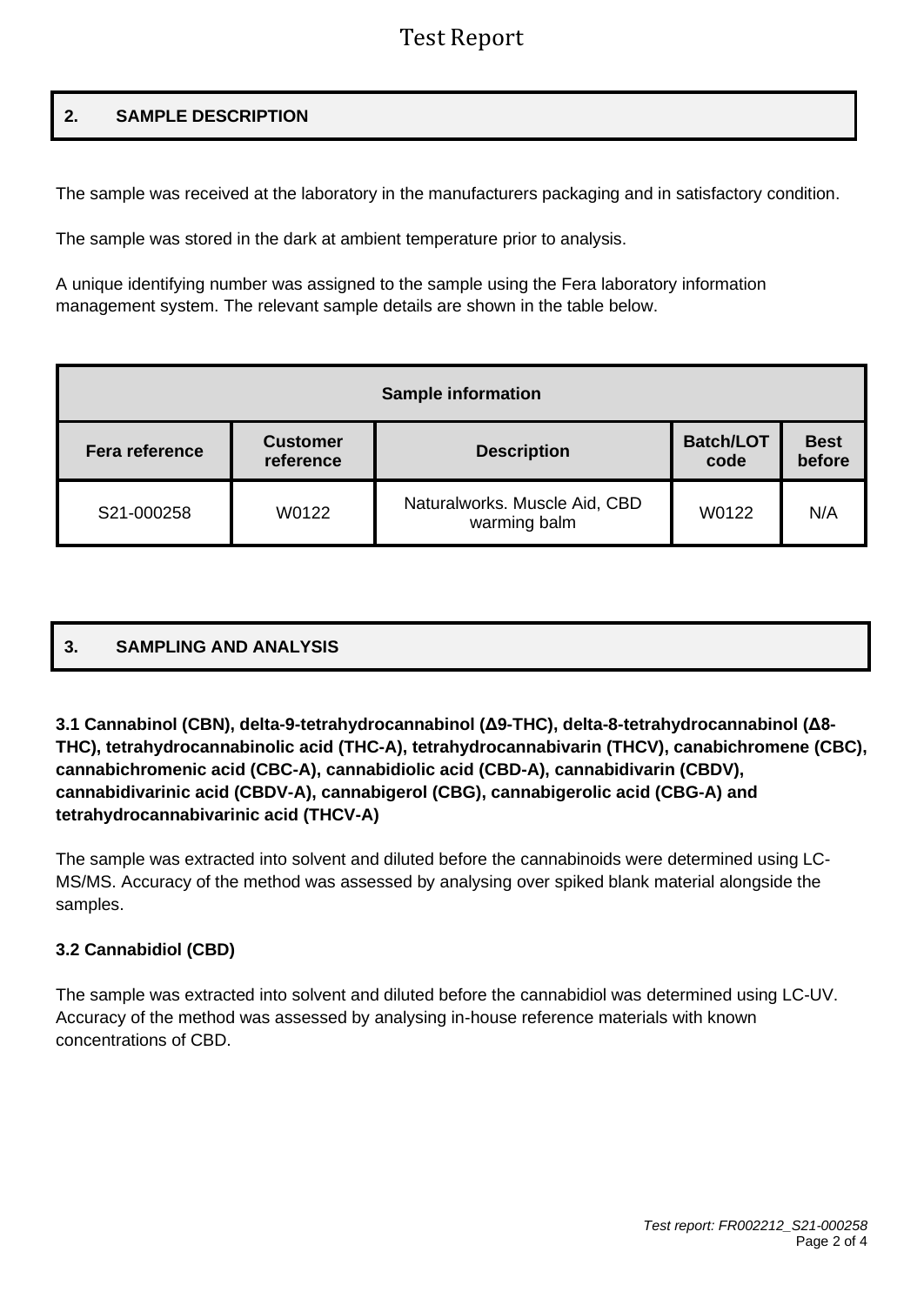## **4. RESULTS**

### **4.1 Cannabinoid concentrations in mg/kg**

|            | <b>Sample identification</b> | <b>Cannabinoid concentration (mg/kg)</b> |            |           |              |             |                       |            |           |            |                   |                   |           |             |                       |
|------------|------------------------------|------------------------------------------|------------|-----------|--------------|-------------|-----------------------|------------|-----------|------------|-------------------|-------------------|-----------|-------------|-----------------------|
| Fera       | <b>Customer</b>              | <b>CBD</b>                               | <b>CBC</b> | CBC-<br>A | <b>CBD-A</b> | <b>CBDV</b> | CBDV-<br>$\mathbf{A}$ | <b>CBG</b> | CBG-<br>A | <b>CBN</b> | Δ8-<br><b>THC</b> | Δ9-<br><b>THC</b> | THC-<br>A | <b>THCV</b> | THCV-<br>$\mathbf{A}$ |
| S21-000258 | W0122                        | 488                                      | 1.0        | 2.5       | 2.5          | < 1.0       | 2.5                   | $20$       | 2.5       | < 1.0      | < 1.0             | < 1.0             | < 1.75    | < 1.0       | 2.5                   |